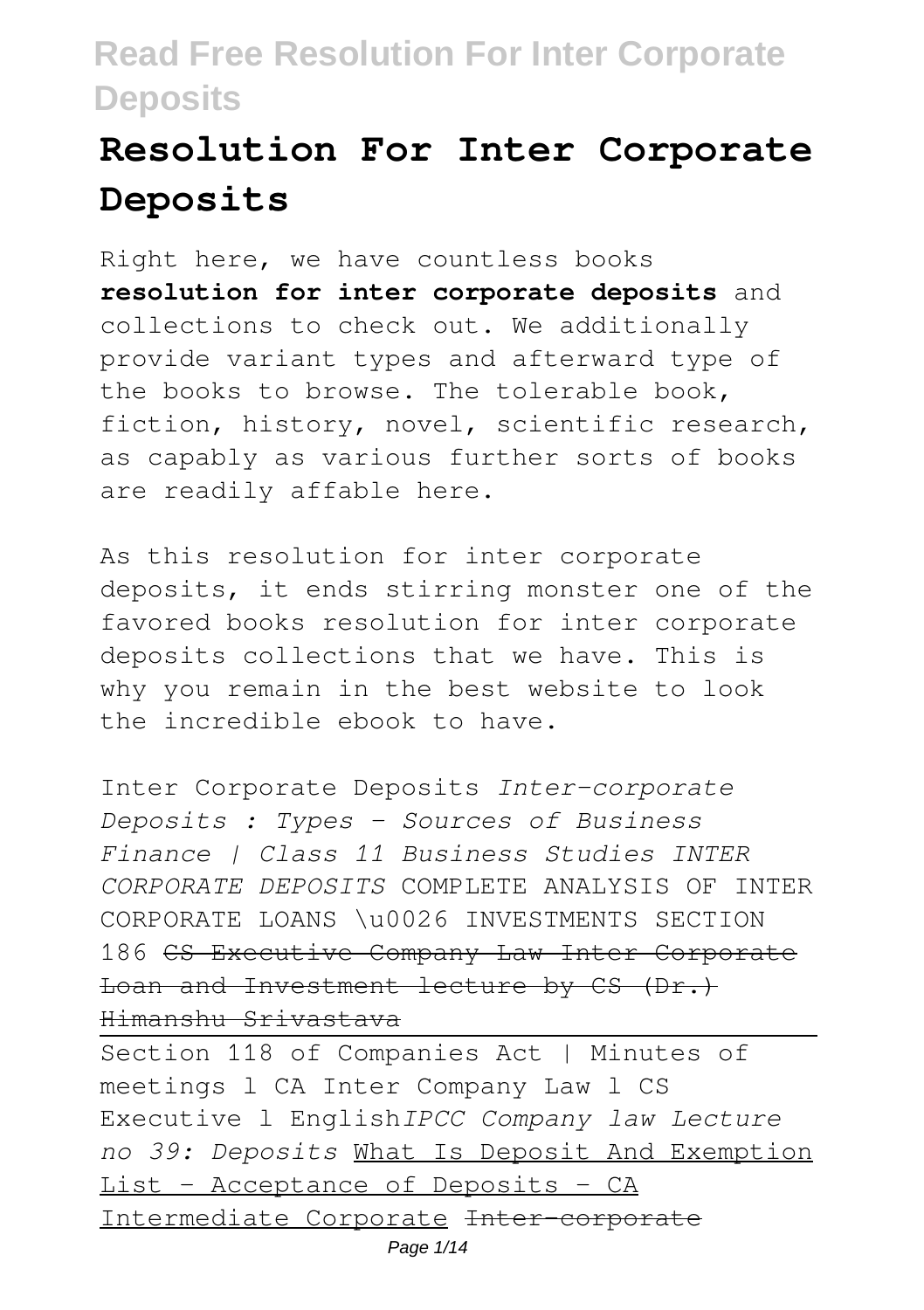Deposits - Merits and Demerits | Class 11 Business Studies Inter-Corporate Loans - Cos (Amend.) Act, 2017 Class by CS Bilu Balakrishnan for CA FINAL LAW An overview of Inter-Corporate Loans, Investments , RPT - Sec 186 187 188 of Companies Act, 2013 Acceptance Of Deposits From Members And Public - Acceptance of Deposits - CA Intermediate Corporate Companies, Act Episode 6: Inter-Corporate Loans \u0026 Investments \u0026 RPTs Correspondence with Members | Payment of Dividend Letters | HSC | New Syllabus Debentures : Merits (Part 1) - Sources of Business Finance | Class 11 Business Studies Public Deposits | CS Executive | CA Inter | CMA Inter | Company Law | Law Lectures *How to Calculate the Actual Interest Rate You Earn From a Bank Account (Compound Interest)*

DEPOSITS || Full Lecture || Siddharth Agarwal *CS Executive Company Law Revision Lectures | Deposits*

#66, What are Inter corporate deposits (ICR) With full information in Hindi || Sunil Adhikari ||*Types of Debentures (Part 4) - Sources of Business Finance | Class 11 Business Studies What is inter corporate deposits in hindi Class 11 Business Studies Chapter 7 B.com | CS |CA|MBA Section 102 Ordinary \u0026 Special Business - Management and Administration - CA Intermediate Corporate* Section 186 of Companies Act 2013 | Loans and Investments by Company | by CA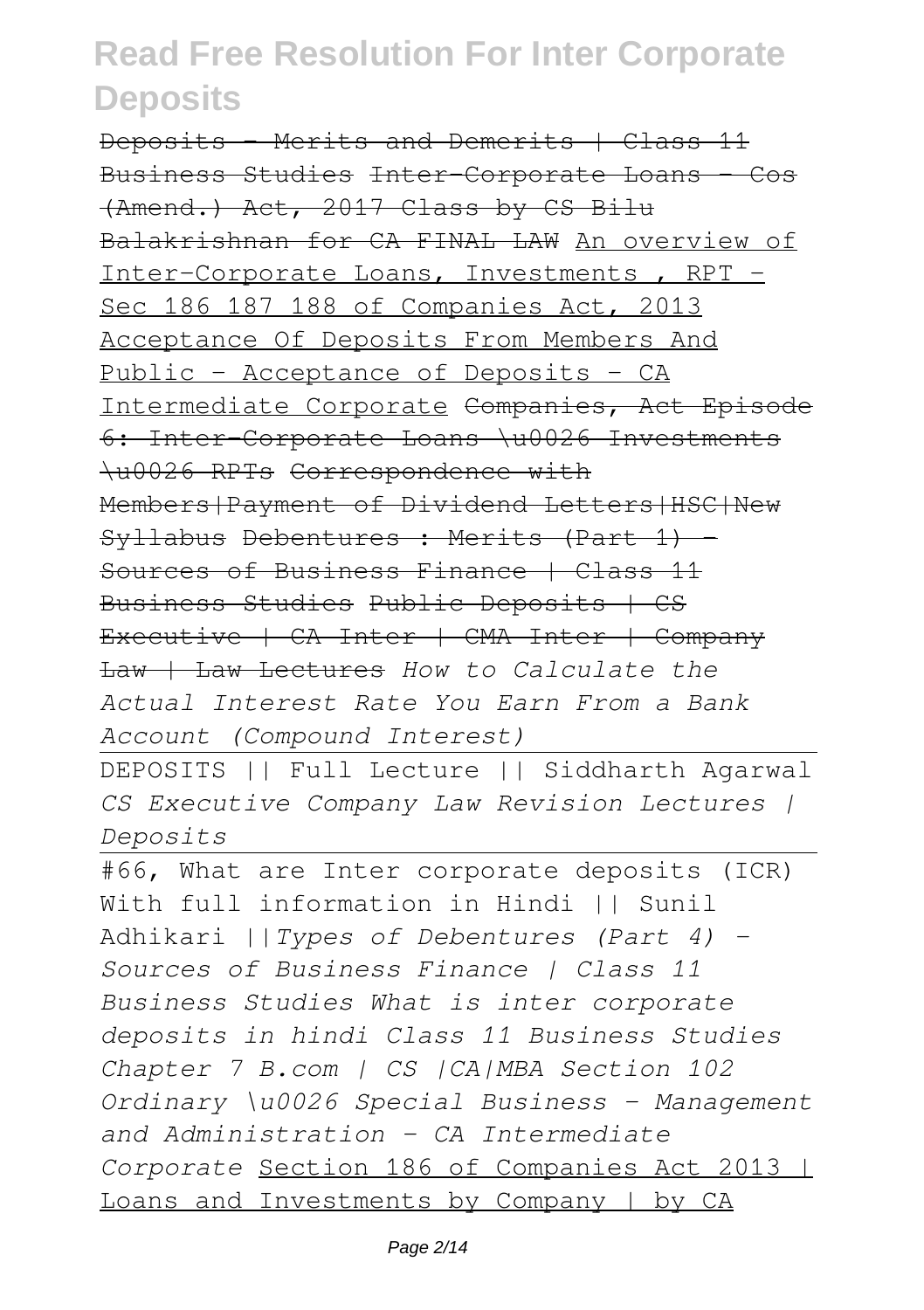Sanidhya Saraf CA Inter Law-Deposits-Class-1 COMPANIES ACT - DEPOSITS OF COMPANY FOR CA INTER / CS EXECUTIVE Share Capital \u0026 Debentures | Amendments + Revision | Siddharth Agarwal Acceptance of Deposits by Companies-Amended Full Lecture CA Inter Law New Syllabus Revision of Chapter 9 Accounts of Companies for July onward *Resolution For Inter Corporate Deposits* Download File PDF Resolution For Inter Corporate Deposits Inter-corporate deposits can be easily procured. Disadvantages of Inter-company Deposits: Inter-company deposits suffer from following disadvantages: i. A company cannot lend more than 10 per cent of its net worth to a single company and cannot lend beyond 30 per cent of its net worth in ...

*Resolution For Inter Corporate Deposits* not be taxable. Inter-corporate deposit can neither be a loan nor an advance." In the instant case, the transactio n of deposit given by X Ltd to Y Ltd is an Inter Corporate Deposit. INTER CORPORATE DEPOSIT (ICD) After Discussion the following resolution was passed unanimously: – "RESOLVED THAT pursuant to Section  $179$  (3)(d) and other  $\ldots$ 

*Resolution For Inter Corporate Deposits* Title: Resolution For Inter Corporate Deposits Author: media.ctsnet.org-Karin Schwab-2020-09-30-11-23-17 Subject: Resolution For Inter Corporate Deposits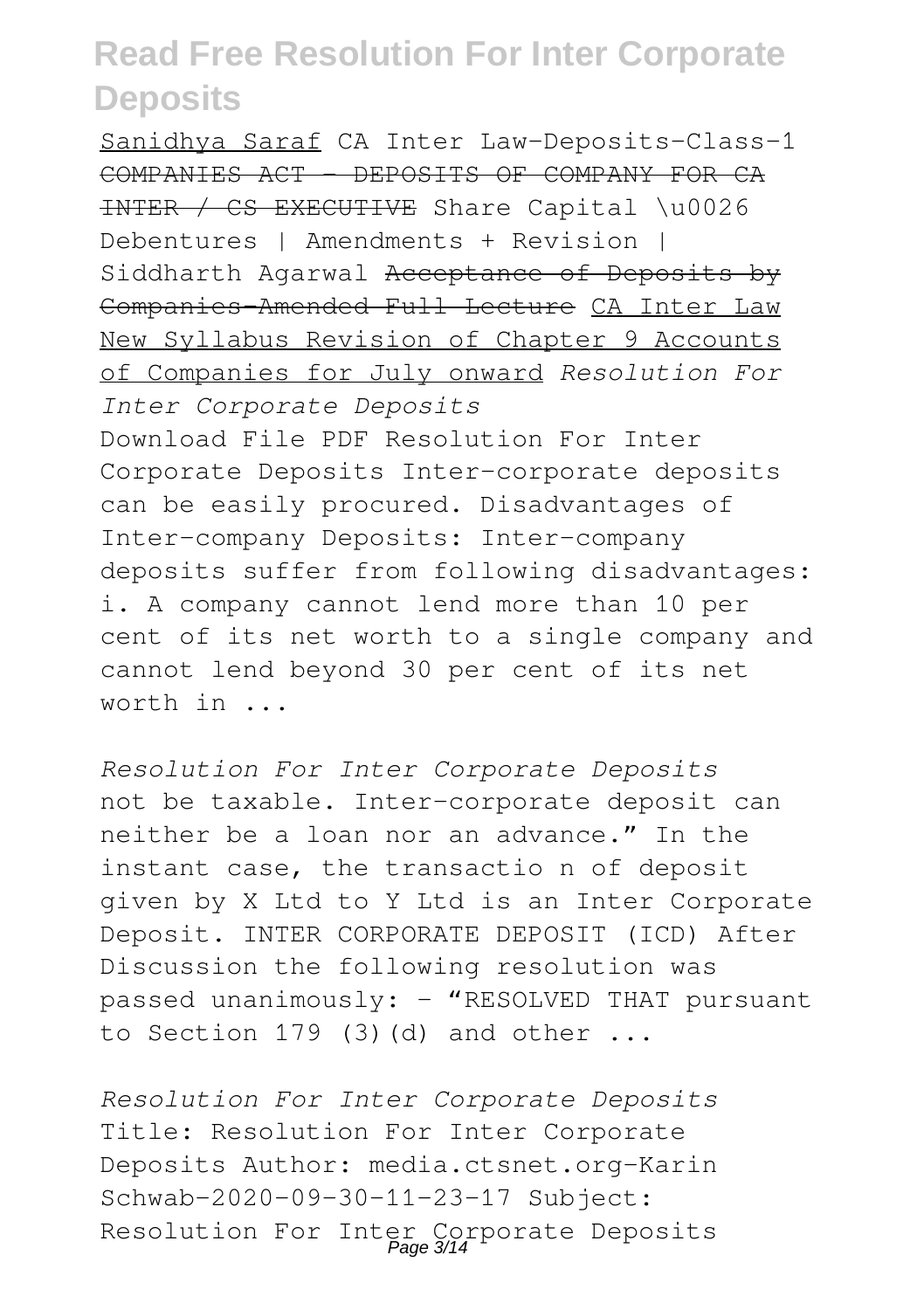*Resolution For Inter Corporate Deposits* Read Online Resolution For Inter Corporate Deposits world. Loan to Group Companies U/s. 185(2) of Companies Act, 2013 This article is an attempt by Anubhav Pandey to bring forth the sample of the most common board resolution.

*Resolution For Inter Corporate Deposits* Title: Resolution For Inter Corporate Deposits Author: wiki.ctsnet.org-Sophia Blau-2020-09-30-00-18-33 Subject: Resolution For Inter Corporate Deposits

*Resolution For Inter Corporate Deposits* Acces PDF Resolution For Inter Corporate Deposits Resolution For Inter Corporate Deposits Procedure for providing Intercorporate loans. Following is the procedure which must be kept in mind while providing inter-corporate loans: The company can give any loan or any guarantee through board resolution up to 60% of its paid-up capital and 100% of

*Resolution For Inter Corporate Deposits* Bookmark File PDF Resolution For Inter Corporate Deposits worth to a single company and cannot lend beyond 30 per cent of its net worth in total. Draft Resolutions For Professionals under Companies Act,2013 Companies (Acceptance of Deposit) Rules, 2014. It may be a loan or deposit and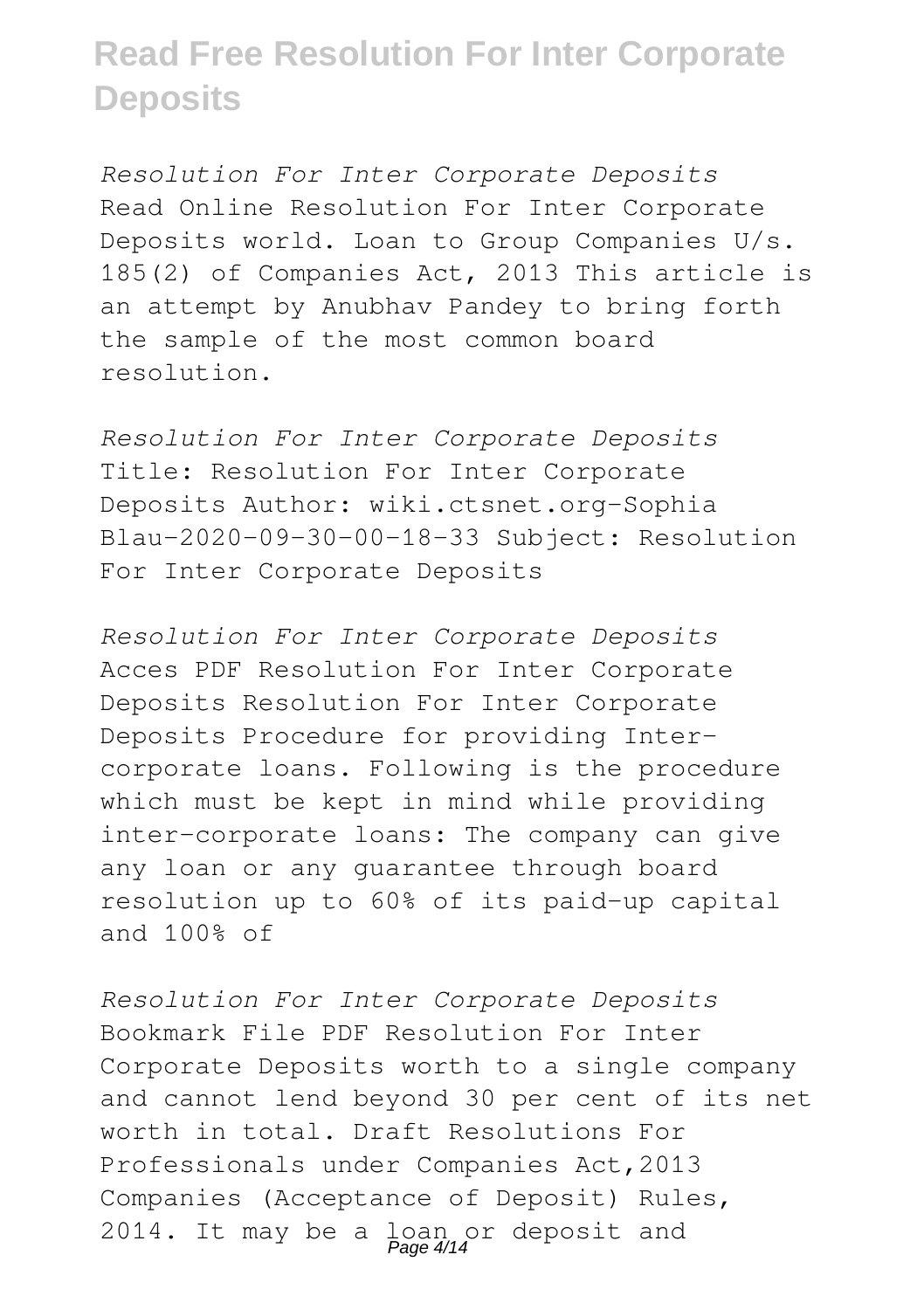generally termed as Inter-Corporate Deposits, yet they are not deposits

*Resolution For Inter Corporate Deposits - Wakati* Resolution For Inter Corporate Deposits Read Free Resolution For Inter Corporate Deposits Inter-corporate guarantee means security or assurance given by one company for debt taken by another company or a person(s). The loan given by one company to another company shall are not to be treated as Deposits as per the provisions of Companies ...

*Resolution For Inter Corporate Deposits* Resolution For Inter Corporate Deposits Resolution For Inter Corporate Deposits worth to a single company and cannot lend beyond 30 per cent of its net worth in total. Draft Resolutions For Professionals under Companies Act,2013 Companies (Acceptance of Deposit) Rules, 2014. It may be a loan or deposit and Resolution For Inter Corporate Deposits Page 6/28

*Resolution For Inter Corporate Deposits* Read Free Resolution For Inter Corporate Deposits Inter-corporate guarantee means security or assurance given by one company for debt taken by another company or a person(s). The loan given by one company to another company shall are not to be treated as Deposits as per the provisions of Companies (Acceptance of Deposit) Rules,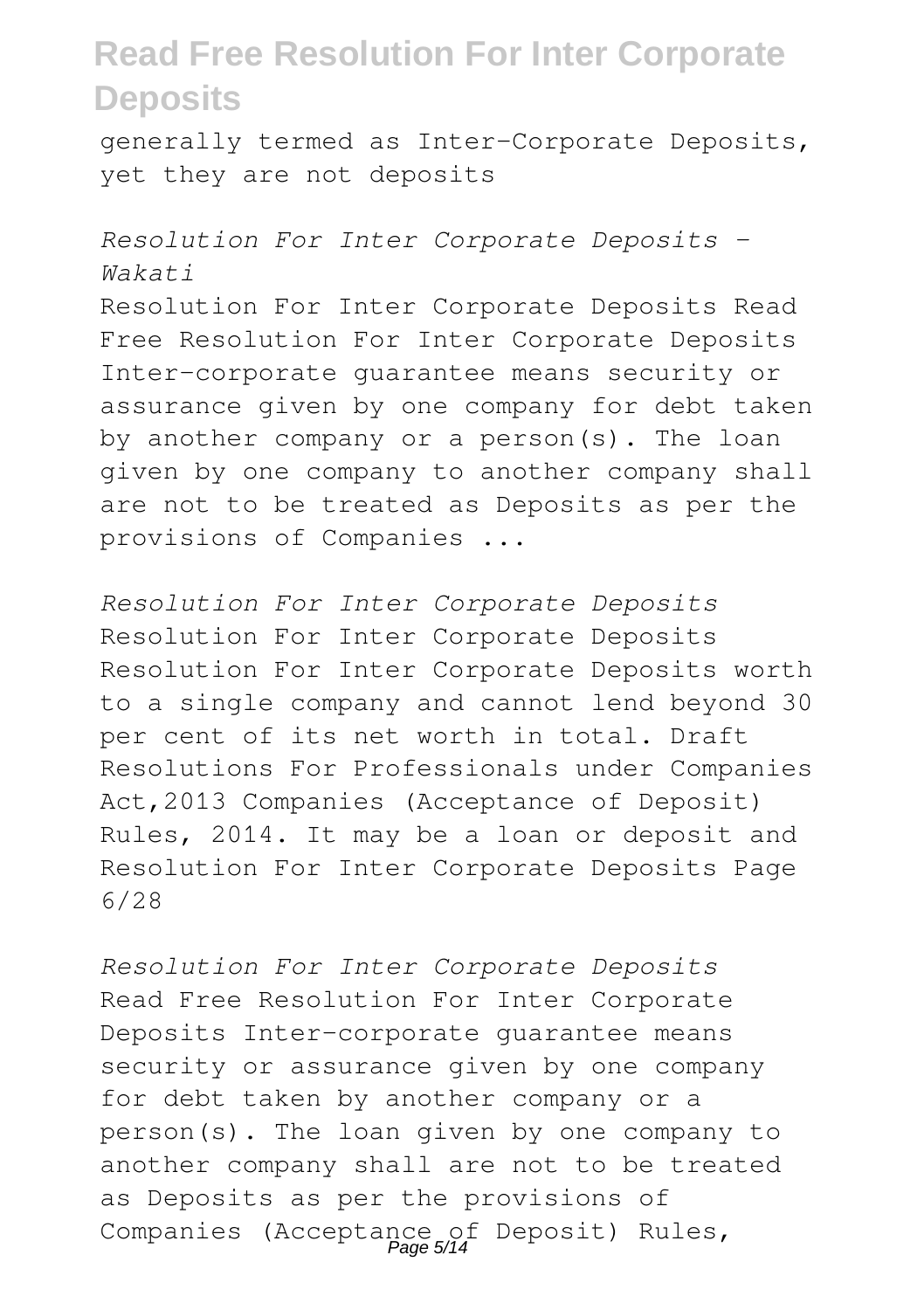2014.

*Resolution For Inter Corporate Deposits* Where the giving of any loan or guarantee or providing any security or the acquisition exceeds the limits specified in Section 186 (2), prior approval by means of a special resolution passed at a general meeting shall be necessary. Draft Board Resolution for Inter-corporate Loans & Investment in Excess of Prescribed Limits

*Draft Board Resolution for Inter-corporate Loans ...*

Inter-Corporate Loans and Investments: 1: Inter-corporate investment by the Company: As per section 186(1) of the Companies Act, 2013, a company shall make investment through not more than two layer of investment Company. 2: Exception to Section 186(1) a. If an Indian Company acquire any other Company which incorporated outside India and if such subsidiary has Investment subsidiaries beyond ...

*Inter-Corporate Loans & Investments under Companies Act, 2013*

CS Divesh Goyal. 1. TO TAKE NOTE OF KEY MANAGERIAL PERSONNEL (KMP) OF THE COMPANY UNDER SECTION 203 OF THE COMPANIES ACT, 2013:-The Chairperson informed the Board pursuant to provision of Section 2(51) & Section 203 read with rule made there under and other applicable provisions of the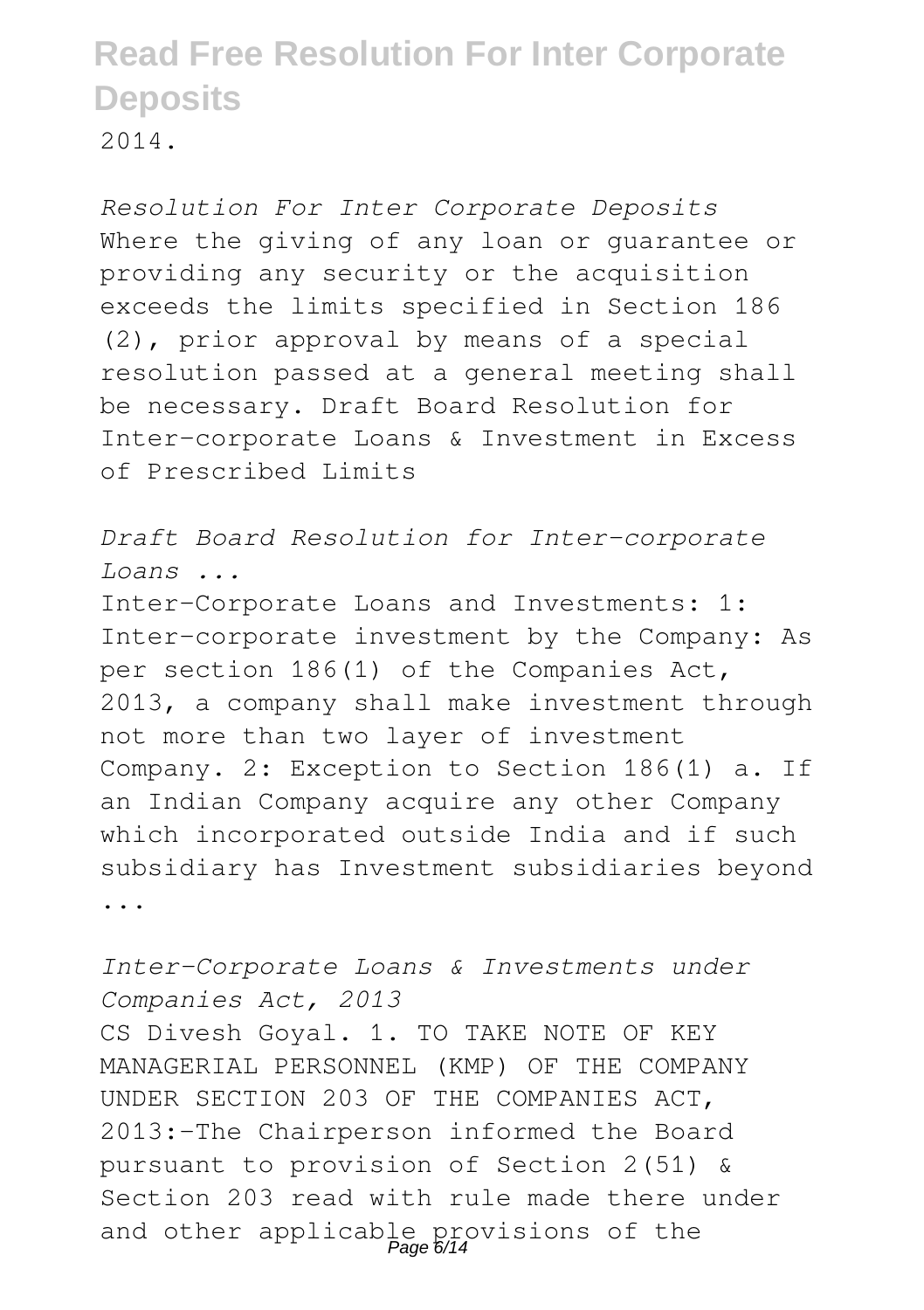Companies Act, 2013 there is need to designate Company Secretary Mr. —————– as Key Managerial ...

*Draft Resolutions For Professionals under Companies Act,2013* Board resolution of section 186 of the Companies Act, 2013 (Loan and investment by the company) CERTIFIED TRUE COPY OF THE RESOLUTION PASSED AT THE MEETING OF THE BOARD OF DIRECTORS OF (COMPANY NAME) HELD AT THE REGISTERED OFFICE OF THE COMPANY AT (ADDRESS) ON (DATE) AT (TIME).

*Board resolution of section 186 of the Companies Act, 2013 ...* Following is the procedure which must be kept in mind while providing inter-corporate loans: The company can give any loan or any guarantee through board resolution up to 60% of its paid-up capital and 100% of its free reserves and security premium, whichever is more.

*Provide Inter Corporate Loan by one to another Private Company* The Board of Directors of the Company has approved the following business, vide resolution passed on February 11, 2015, subject to the approval of the members of the Company through Postal Ballot: ... (Rupees One Lac only), and/or to give loan(s) to and/or place inter-corporate deposit(s) with and/or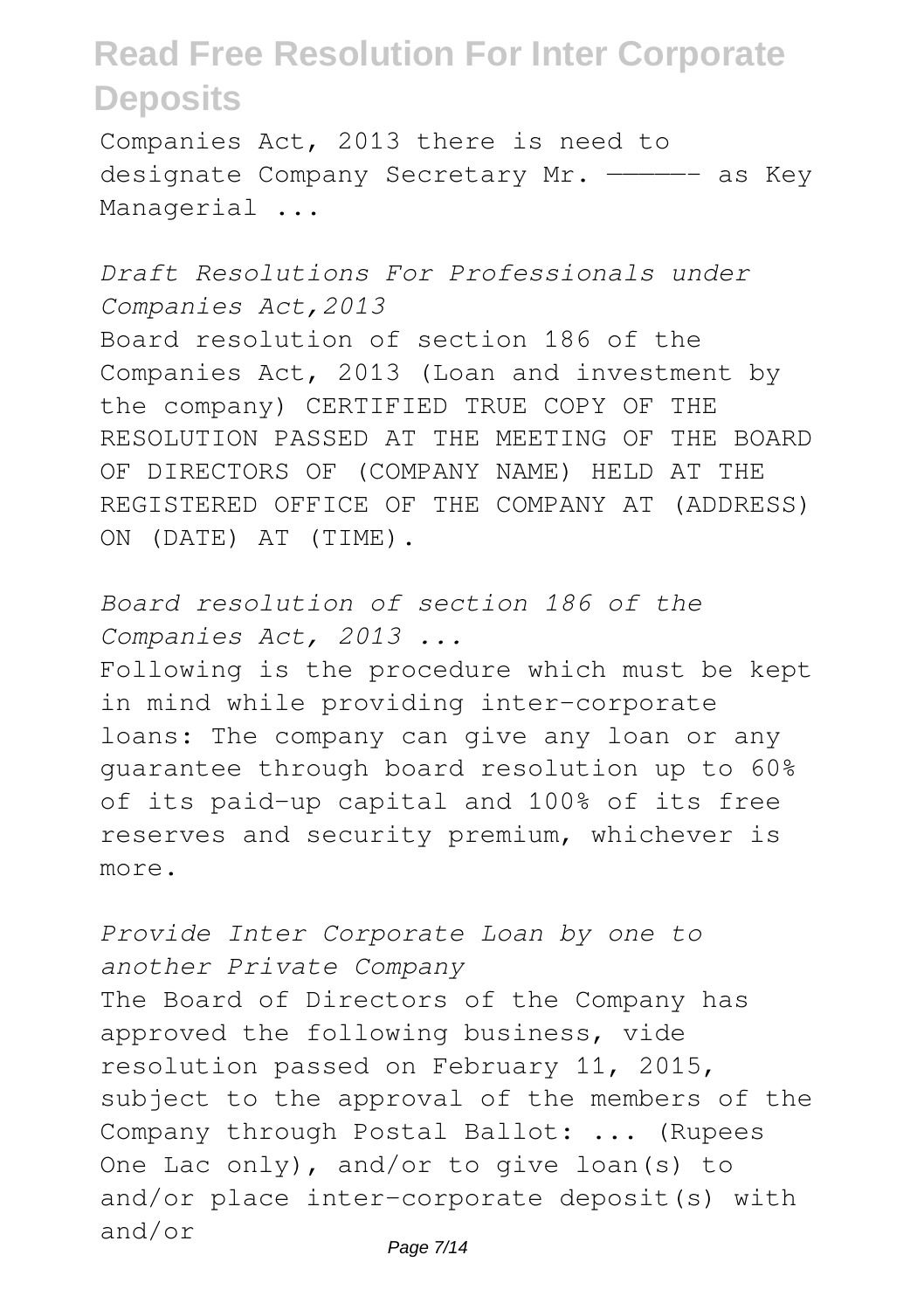*GODREJ INDUSTRIES LIMITED CIN: L24241MH1988PLC097781* Board Resolution for Grant of Intercorporate Loan. "RESOLVED THAT pursuant to the provisions of Section 186 read with Companies (Meetings of Board and its Powers) Rules, 2014, Section 179 and other applicable provisions of the Companies Act, 2013 read with rules made thereunder (including any statutory modification (s) or re-enactment thereof for the time being in force), <subject to approval of the members (delete if it is not applicable)> the consent of the Board be and is hereby ...

*Board Resolution for Grant of Intercorporate Loan ...* Draft of Inter-Corporate Deposit / Loan Facility Agreement between the Lender, Borrower and the Pledger to lend and advance inter- corporate deposit to the Borrower whereby the Pledger has agreed to secure the timely repayment of the Loan along with interest by pledging securities in favour of the Lender.

*Inter-Corporate Deposit / Loan Facility Agreement - Dokmart* Bookmark File PDF Resolution For Inter Corporate Deposits worth to a single company and cannot lend beyond 30 per cent of its net worth in total. Draft Resolutions For Professionals under Companies Act, 2013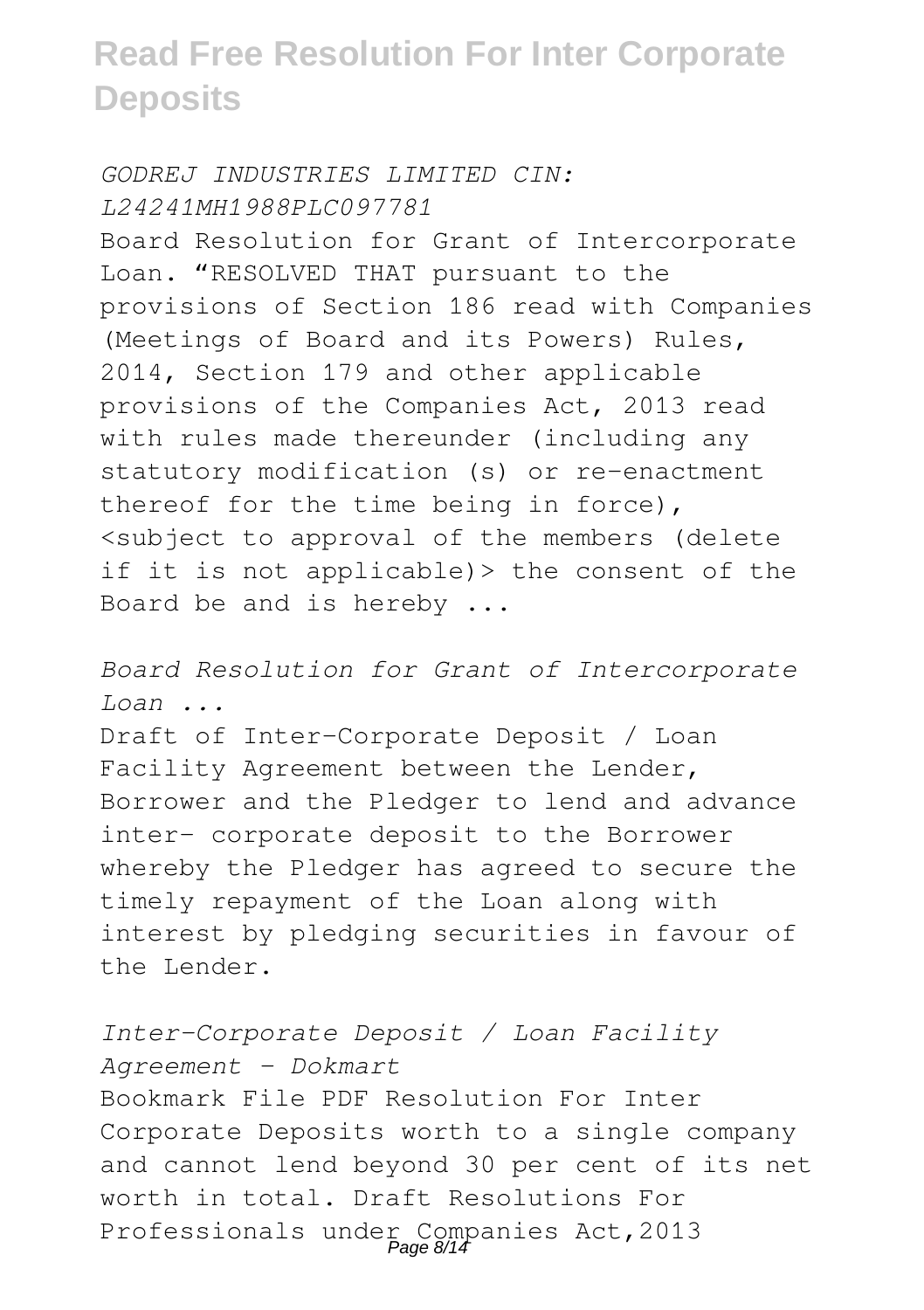Companies (Acceptance of Deposit) Rules, 2014. It may be a loan or deposit and generally termed as Inter-Corporate

This Comprehensive Text Systematically Explains The Various Principles, Policies And Methods Involved In Efficient Management Of Working Capital. The Indian Context Is Emphasised Throughout.The Book Provides An Indepth Analysis Of Such Critical Issues As \* Assessment Of The Level Of Working Capital \* Methods Of Financing \* Control Over The Use Of FundsThe Book Discusses Both Fund Based And Non-Fund Based Working Capital Finance. It Also Explains Export, Information Technology And Software Industry Financing.The Book Presents Several Real Life Cases To Illustrate The Various Principles And Techniques.Each Chapter Ends With A Summery Providing A Quick And Useful Review Of The Chapter. Several Questions And Problems Are Also Included Throughout The Book For Self-Test.The Book Is An Ideal Text For Management And Commerce Students. It Would Also Serve As An Extremely Useful Reference Source For Practising Professionals And Consultants In The Finance And Banking Sectors.

The financial services sector is witnessing rapid changes and innovations?so much so that existing books are hardly able to keep up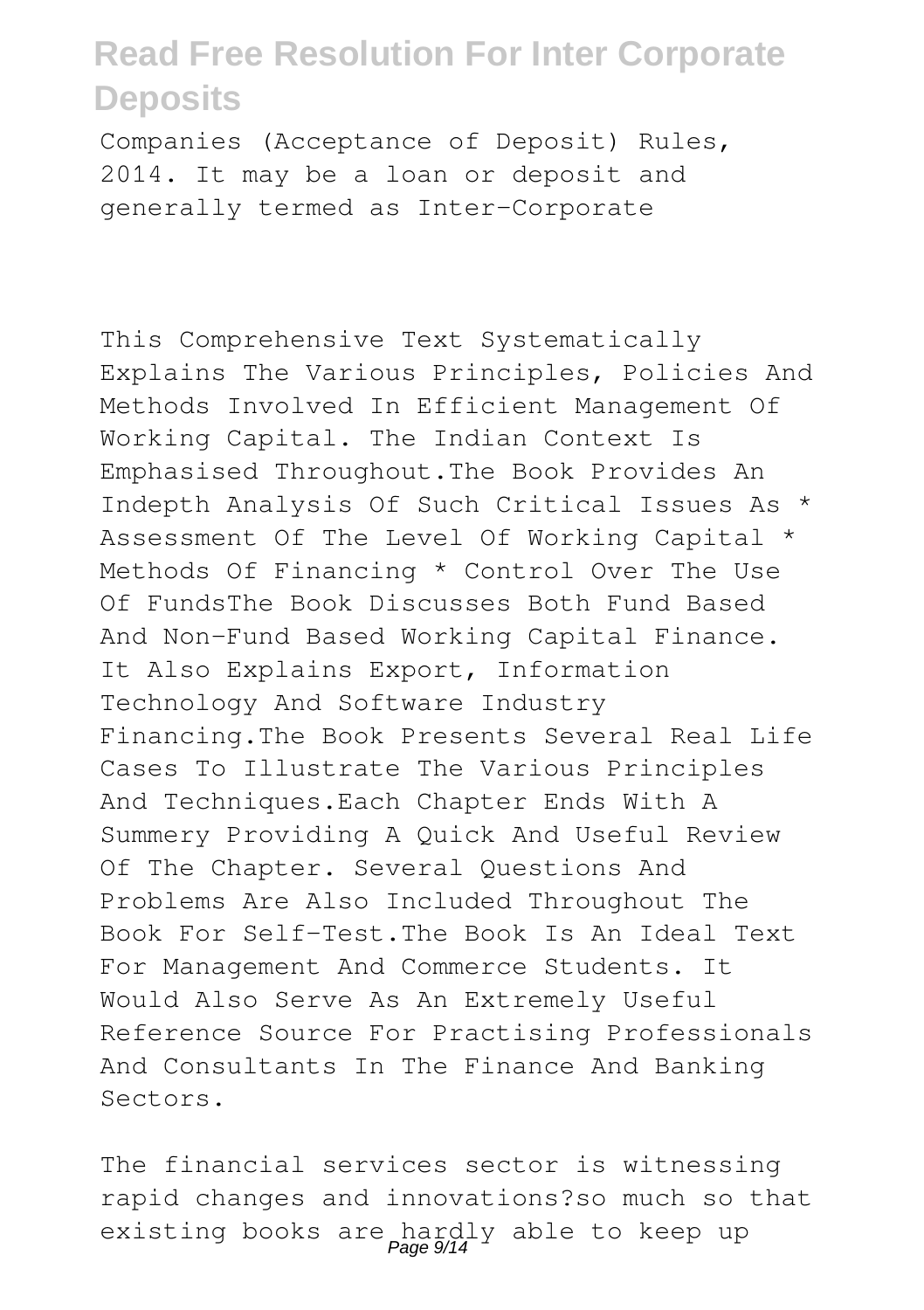with the rapid developments in the entire gamut of financial services. This book aims to fill this gap by covering the most recent developments and new products in the sector. Closely following the syllabus of MBA UGC curriculum and PGDM, the book has a singlewindow approach, that is, to meet the total requirement of students in this subject area in a single book Key Features • Full coverage of MBA, UGC & PGDM syllabus • Contemporary developments, directives of regulatory authorities and recent changes in practices • Real time media reactions echoing the reactions of the investors and general public to the developments • Live examples and real case studies • Examination-oriented questions with answers, as well as frequently asked interview questions with answers

This Technical Assistance Report assesses the bank resolution framework and deposit guarantee system in Slovenia. There are three necessary requirements for effective bank resolution: (1) a special bank resolution regime, (2) advance preparation for bank intervention and resolution, and (3) an adequately funded Deposit Guarantee Scheme (DGS). Slovenia's banking law provides for the first, while the recommendation to create a Resolution Unit within Bank of Slovenia has been adopted. The extant DGS, however, is an ex post funded scheme that does not fulfill<br>
Page 10/14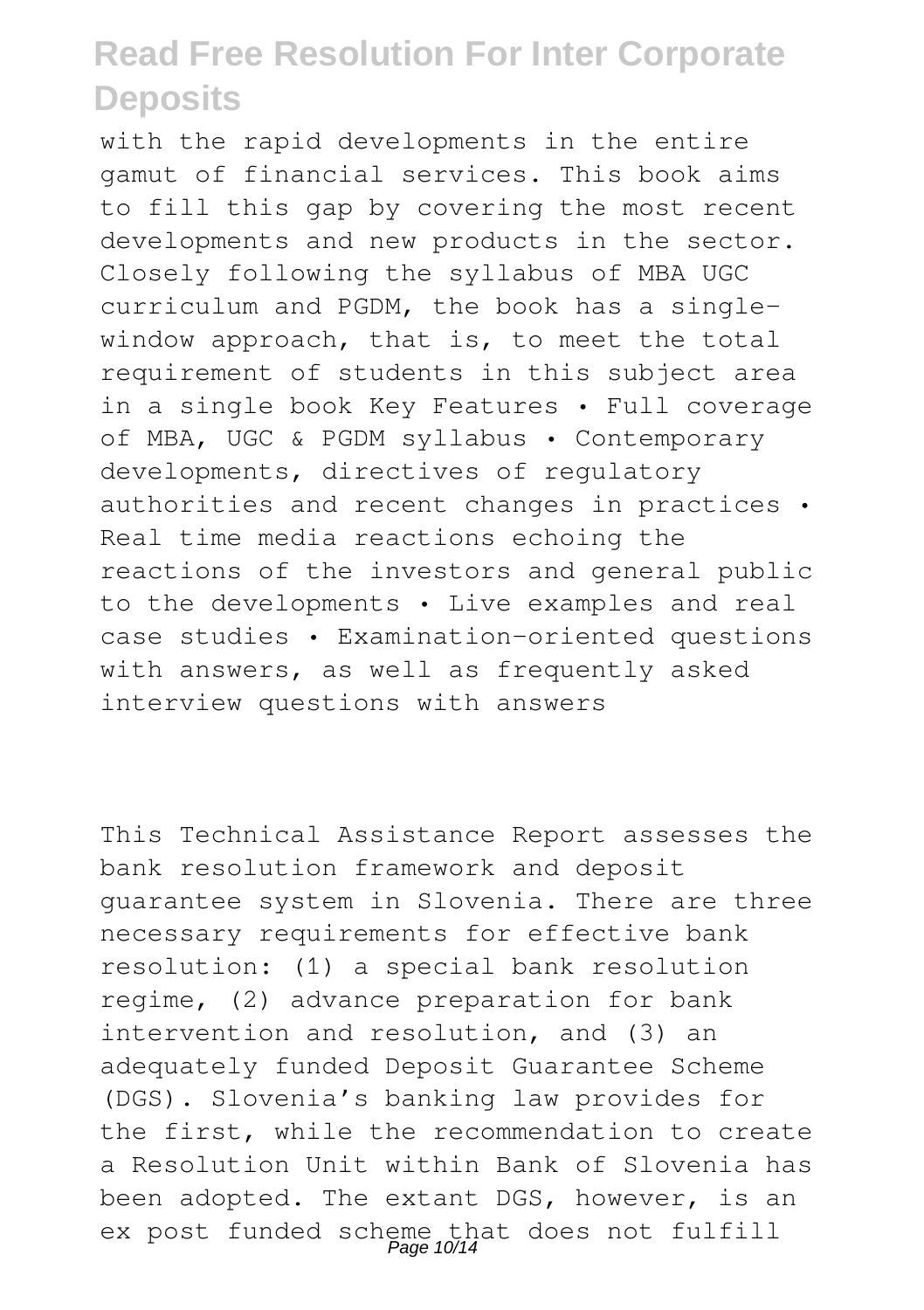the third criteria. Slovenia must implement the European Union Deposit Guarantee Scheme Directive into national law, which calls for an ex ante funded DGS.

Financial stability is a pillar of wellfunctioning financial markets. After the last financial crisis, European policymakers harmonised banking regulation and revised the framework of banking resolution. The introduction of the bail-in legislation is a natural experiment to improve the understanding of banking resolution and how it affected the funding strategies of banks. This book assesses whether financial stability has been strengthened by the change in banks' resolution policy with a focus on the bail-in. The book shows how banks changed their funding strategies, shrank their balance-sheets and relied more on deposits. The book will discuss inter-alia the misselling of bonds, which happened during 2012-2013, analysing whether the bond allocation changed after the bail-in launch. It discusses how the bail-in mechanism was deemed credible by equity holders and argues that the European case would have useful implications for third countries. Finally, the book relates this discussion to the possible collateral effects generated by the new resolution policy during and after the COVID-19 crisis, which will be of particular interest to researchers and policymakers in banking and financial institutions. ?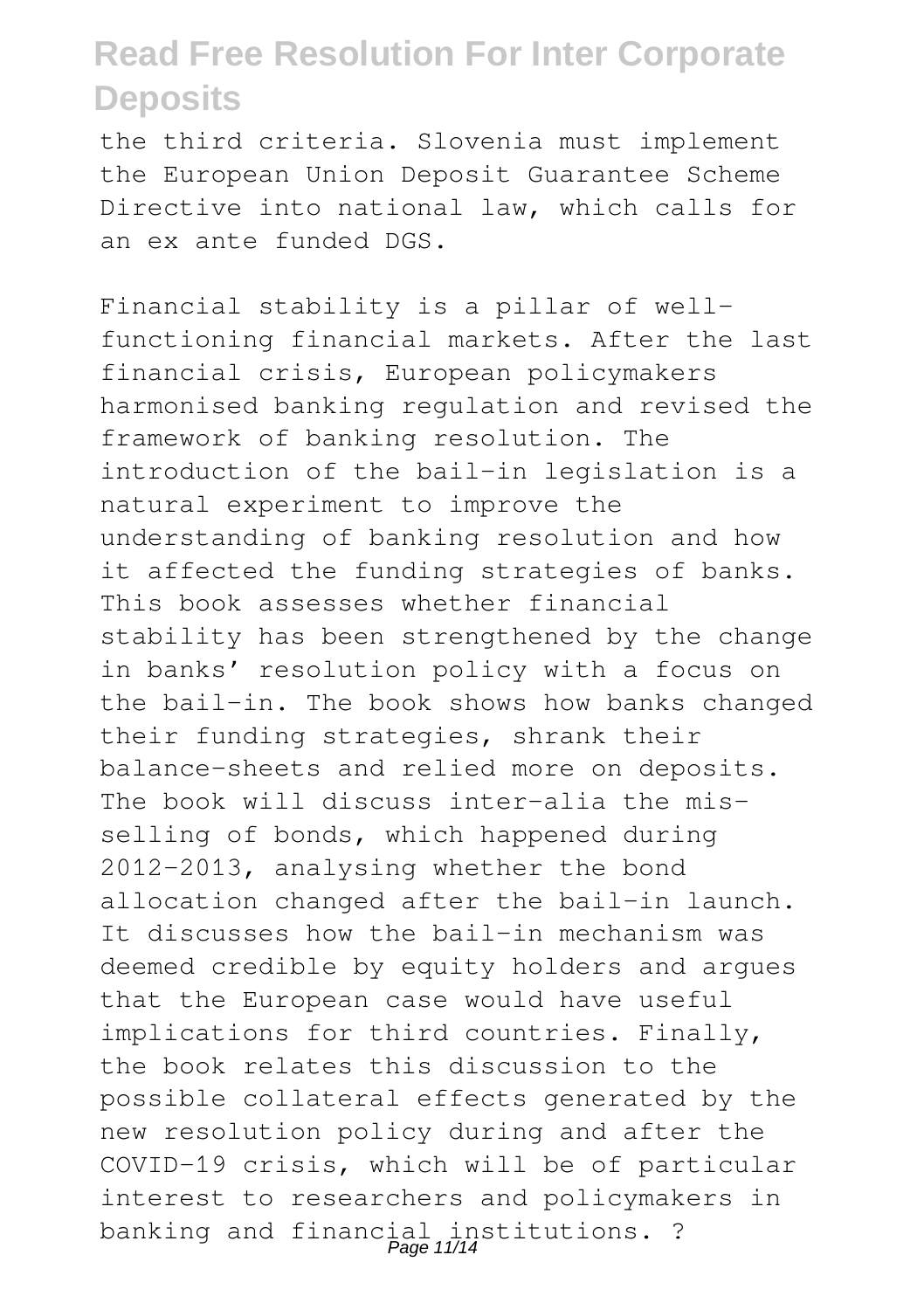Important improvements have been made to the bank resolution, safety net and crisis management framework since the last FSAP. The resolution framework has been strengthened with the creation, within the Banco Central do Brasil (BCB), of a new Resolution Department, and requirements for recovery and resolution planning have been established. The early intervention powers of the BCB are robust and flexible. Notwithstanding this progress, the current framework has limitations that are broadly acknowledged by the authorities. Resolution powers are incomplete and no formal inter-agency arrangements for crisis management are in place. The BCB has taken the lead in preparing a comprehensive draft law (the "Draft Law") that seeks to introduce a new resolution regime in line with international best practices. This FSAP takes place therefore at a critical juncture. It provides recommendations on the design features of the new resolution regime, examining the existing framework as well as the areas not addressed in the Draft Law.

'The Reserve Bank of India would like to assure the General public that Indian Banking system is safe and stable.' – RBI Statement, 1 October 2019 Why did India's central Bank have to issue an unprecedented statement to that effect? In Pandemonium: The Great Indian Banking Tragedy, bestselling author Tamal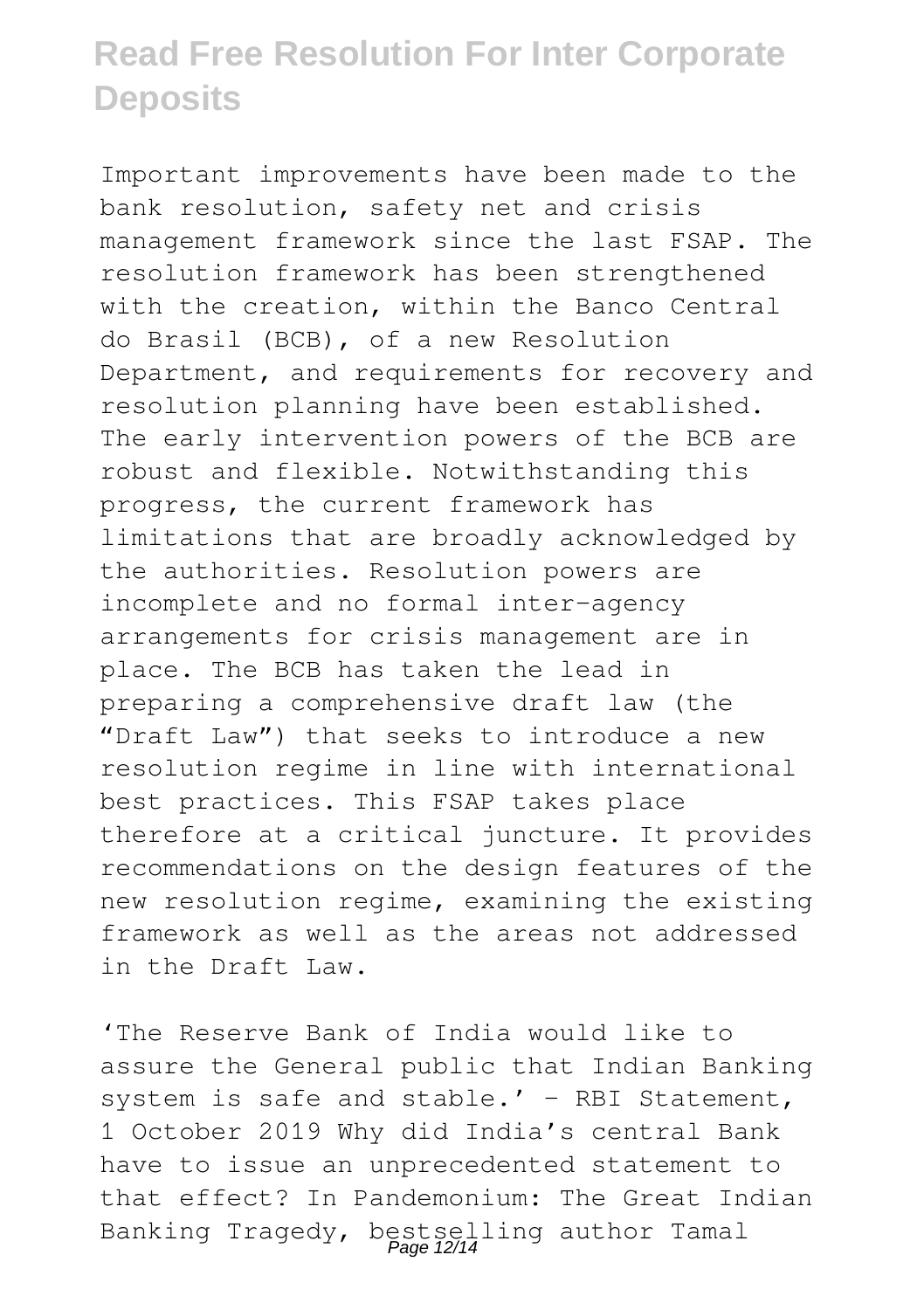Bandyopadhyay takes you in search for the answer. It is a definitive insider story on the rot in India's banking system – how many promoters easily swapped equity with debt as bank managements looked the other way to protect their balance sheets, until the RBI began waging a war against ballooning bad loans. The same troubles quickly spilled over to India's mushrooming non-banking financial companies, which were quick to spot the postdemonetisation easy liquidity and banks' reluctance to lend, prompting them to make the cardinal sin of borrowing short to lend long. What really ails public sector banks, the backbone of India's financial system? Is it the government ownership itself, or how this owner actually behaves? And just when many were rooting for privatisation as a way out, powerful bankers such as Chanda Kochhar and Rana Kapoor exposed the soft underbelly of seemingly more efficient and profitable private banks of India. A timely and insider look at dramatic forces reshaping banking in Asia's third-largest economy, this book is a bird's-eye view of Indian banking and also a fly-on-wall documentary. A must-read to understand contemporary India's challenges and economic potential.

Received document entitled: NOTICE OF LODGING OF CASES CITED IN REPLY TO PLAINTIFF'S OPPOSITION TO MOTION TO DISMISS